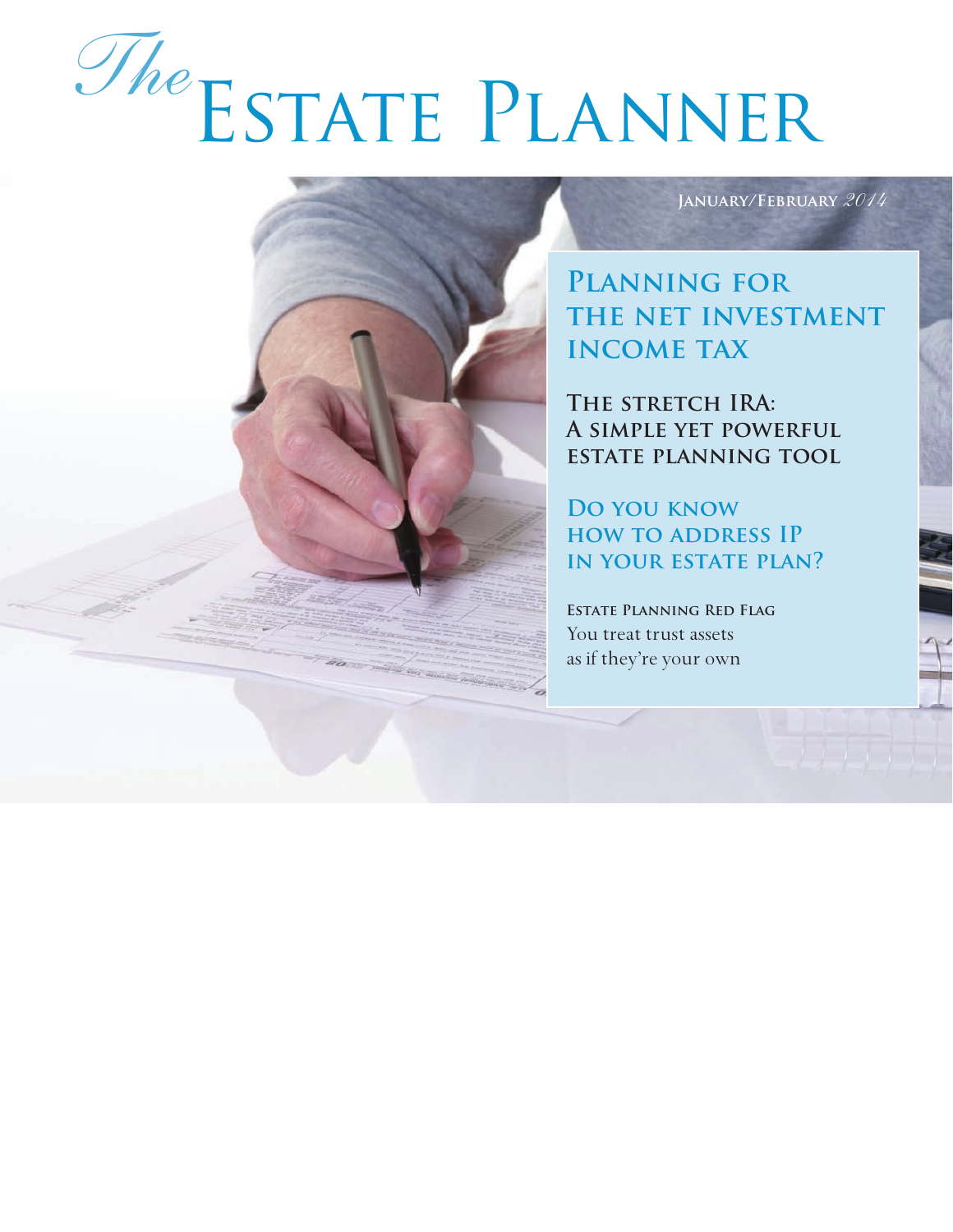## PLANNING FOR THE NET **investment income tax**

*Y* ou<br>*high*<br>*Med*<br>ince You're probably aware that, starting in 2013, high-income taxpayers are subject to a new 3.8% Medicare tax on some or all of their net investment income (NII). But did you know that this NII tax (NIIT) also applies to most nongrantor trusts? The income threshold for trusts is low (only \$11,950 in 2013), so if your estate plan includes a nongrantor trust, it's a good idea to familiarize yourself with the NIIT and consider techniques for reducing it.

#### **How it works**

The NIIT applies to individuals with modified adjusted gross income (MAGI) in excess of \$200,000 (\$250,000 for joint filers, \$125,000 for separate filers). For most taxpayers, MAGI is the same as adjusted gross income (AGI). The tax is 3.8% of your NII or, if less, 3.8% of the amount by which your MAGI exceeds the income threshold.



NII includes taxable interest, dividends, annuities, rents, royalties, passive business income, income from trading in financial instruments or commodities, and certain capital gains (less related expenses). It *doesn't* include income from an *active* trade or business, distributions from IRAs or qualified retirement plans, life insurance proceeds, or Social Security or veterans' benefits.

For trusts (as well as estates) the tax applies to *undistributed* NII to the extent AGI exceeds \$11,950 this year (adjusted for inflation in future years).

#### **Planning opportunities for trusts**

For individual tax purposes, you have a variety of planning options for reducing or even eliminating the impact of the NIIT. Generally, these strategies involve either reducing your MAGI below the threshold, so the tax doesn't apply to you, or reducing your NII.

For example, you might reduce your MAGI by increasing your contributions to IRAs or qualified retirement plans or by participating in your employer's nonqualified deferred compensation plan. Or, you might reduce your NII by harvesting capital losses to offset capital gains, shifting investments into tax-exempt municipal bonds, or giving investment assets to family members in lower tax brackets (but beware of the "kiddie" tax).

For trusts, your options are more limited. For one thing, the NIIT applies at such low income levels that reducing a trust's AGI below the threshold may be virtually impossible. There are several strategies, however, for reducing a trust's taxable NII, such as:

**Distributing trust income.** Because the NIIT applies only to a trust's *undistributed* NII, if you distribute all of the income to beneficiaries, the tax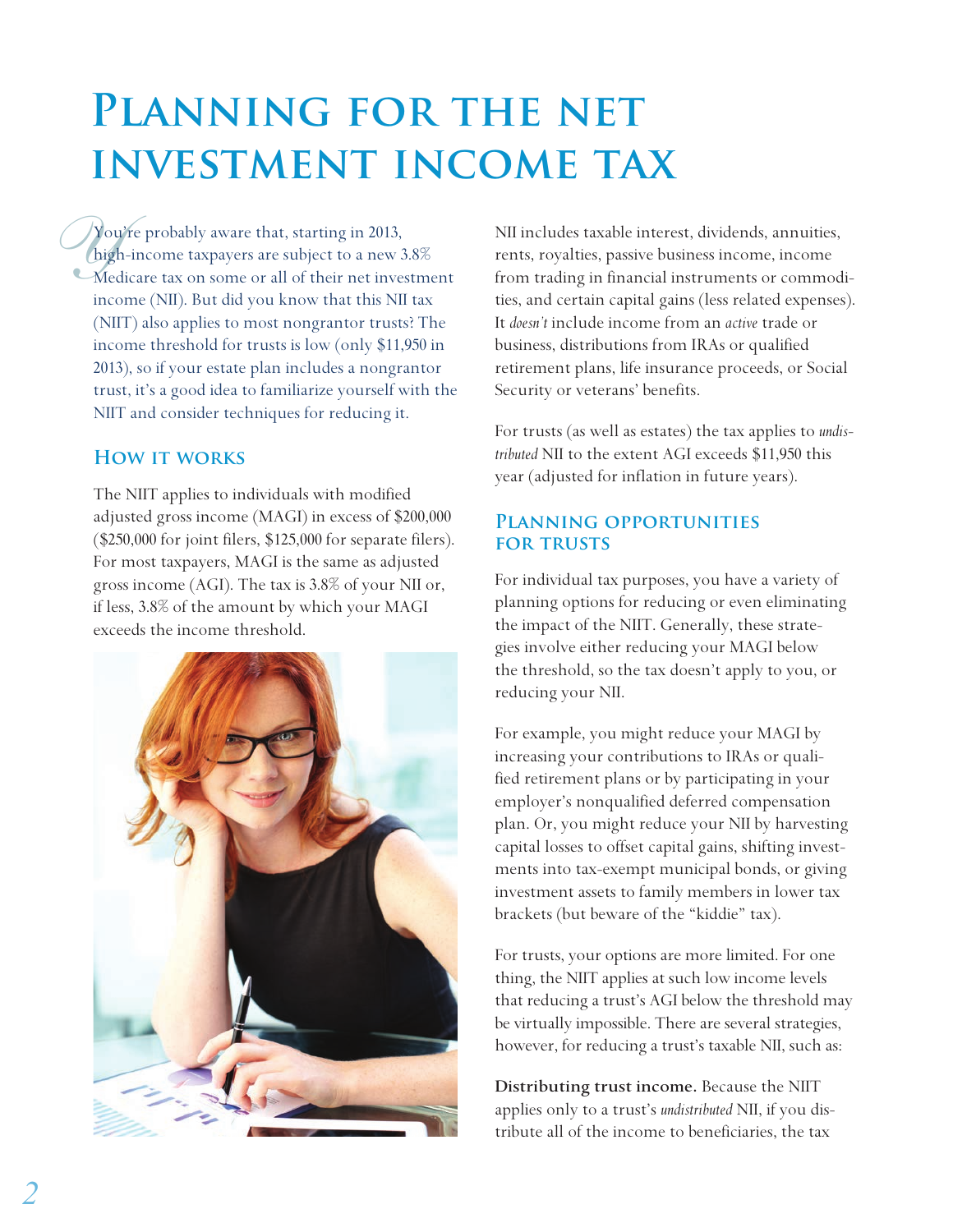is avoided. Of course, this strategy may defeat the purposes of the trust if one of your goals is to preserve the income for future generations or prevent beneficiaries from squandering the funds.

**Changing the trust's investment strategy.** The trustee can reduce or eliminate NII by shifting trust investments into tax-exempt municipal bonds or tax-deferred investments.

**Using a grantor trust.** In some cases, it may be appropriate to establish a grantor trust or convert an existing nongrantor trust into a grantor trust. A grantor trust is the grantor's alter ego for income tax purposes, so the trust itself pays no taxes. Instead, the trust's income is passed through to the grantor.

Be aware, however, that this strategy may increase the *grantor's* NIIT liability, depending on his or her income level. So it's important to weigh the reduction in trust taxes against potential increases in individual income taxes.

**Investing in active businesses.** An important exemption from the NIIT is for trade or business income from a business in which a taxpayer "materially participates." Some trusts may qualify for this exemption, although demonstrating that a trust materially participates in a business in which it invests may be a challenge. (See "Material participation: IRS holds trusts to high standard" below.)

#### **Review your plan**

Today's high gift and estate tax exemption amount means that far fewer people will be subject to transferrelated taxes. So it's more important than ever to assess the effect of income-related taxes, including the NIIT, on your estate plan.

In doing so, consider the tax's potential impact on your personal wealth management and retirement plans, as well as on the financial performance of your trusts. As always, keep in mind that taxes are just one of many factors to consider as you shape your estate plan.  $\bullet$ 

## **Material participation: IRS holds trusts to high standard**

An important exemption to the 3.8% net investment income tax (NIIT) is for income from a trade or business in which a taxpayer materially participates. For an individual, material participation is relatively straightforward: IRS regulations contain a set of quantitative rules that define material participation based on the number of hours a person spends on business activities.

But what about a trust? The IRS generally takes the position that a trust materially participates in a trade or business only if a fiduciary satisfies the material participation requirements. This is a difficult standard for a trust to meet, because it's unusual for a trustee to be directly involved in managing a business in which the trust invests.

In fact, it appears that there's only one court case addressing this issue. In that case — *Mattie K. Carter Trust v. U.S.* — a federal district court ruled that the activities of a trust's agents and employees also counted toward the material participation thresholds.

Unfortunately, the IRS has refused to accept the court's holding in its private rulings. Nevertheless, based on the *Carter* case and a commonsense interpretation of applicable law, it may be reasonable to treat a trust as satisfying material participation requirements if its agents or employees are active in a business. But don't be surprised if this treatment is met with an IRS challenge.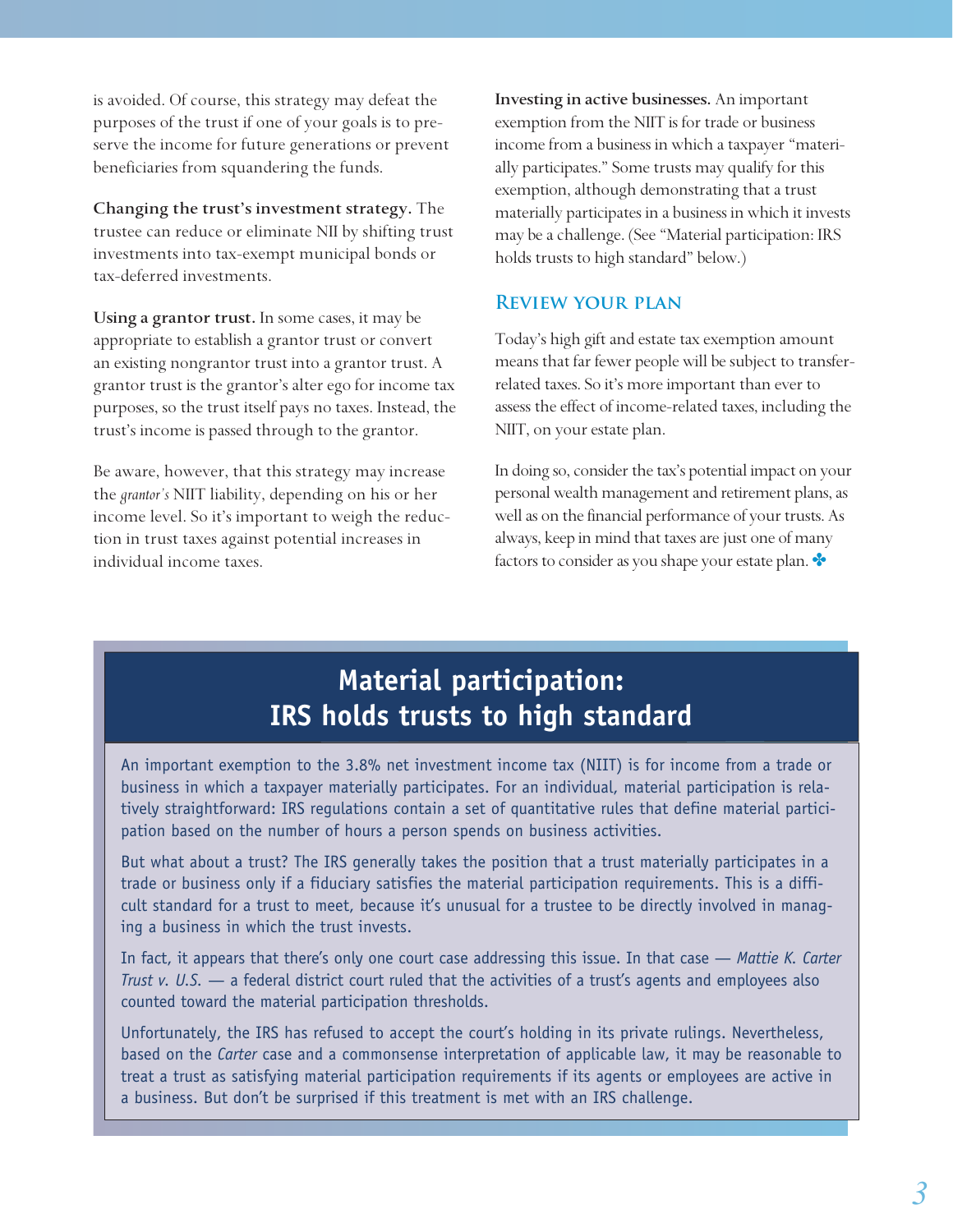# THE STRETCH IRA: A SIMPLE YET **powerful estate planning tool**

 $\int_{\text{de}}^{\text{TE}}$ The IRA's value as a retirement planning tool is well known: IRA assets compound on a taxdeferred (or, in the case of a Roth IRA, tax-free) basis, which can help build a more substantial nest egg. But if you don't need an IRA to fund your retirement, you can use it as an estate planning tool to benefit your children or other beneficiaries on a tax-advantaged basis by turning it into a "stretch" IRA.

- Withdraw the funds over your "remaining" life expectancy, calculated under the applicable IRS table as of the year of death (if you die *after* beginning to take RMDs), or
- ✦ Hold the funds in an "inherited IRA," which allows the beneficiary to spread RMDs over his or her own life expectancy.

#### **Stretching out the benefits**

Turning an IRA into a stretch IRA is simply a matter of designating a beneficiary who's significantly younger than you. This could be, for example, your spouse (if there's a substantial age difference between the two of you), a child or a grandchild.

If you name your spouse as beneficiary, he or she can elect to roll the funds over into his or

her own IRA after you die, enabling the funds to continue growing tax-deferred or tax-free until your spouse chooses to begin withdrawing the funds in retirement or must take required minimum distributions (RMDs) starting at age 70½. (Note that RMDs don't apply to Roth IRAs while the participant is alive.)

If you name someone other than your spouse as beneficiary, he or she generally will have several options:

- Take a lump-sum distribution of the IRA's balance,
- Withdraw the funds by the end of the year of the fifth anniversary of your death (if you die *before* beginning to take RMDs),



Usually the inherited IRA is the best choice because it maximizes the benefits of tax-deferred or tax-free growth. Suppose, for example, that you have an IRA with a balance of \$1.5 million on Dec. 31, 2013, and that you've been required to take RMDs for several years. To calculate the RMD amount, you divide \$1.5 million by your remaining life expectancy according to the applicable IRS table. Assuming your life expectancy is 22 years, you're required to withdraw \$68,182 for 2014.

Now, let's assume that the beneficiary of your IRA is your grandson, and that at the time of your death you've already taken your RMD for 2014. Your grandson won't have an RMD for 2014. For 2015, however, he'll start taking his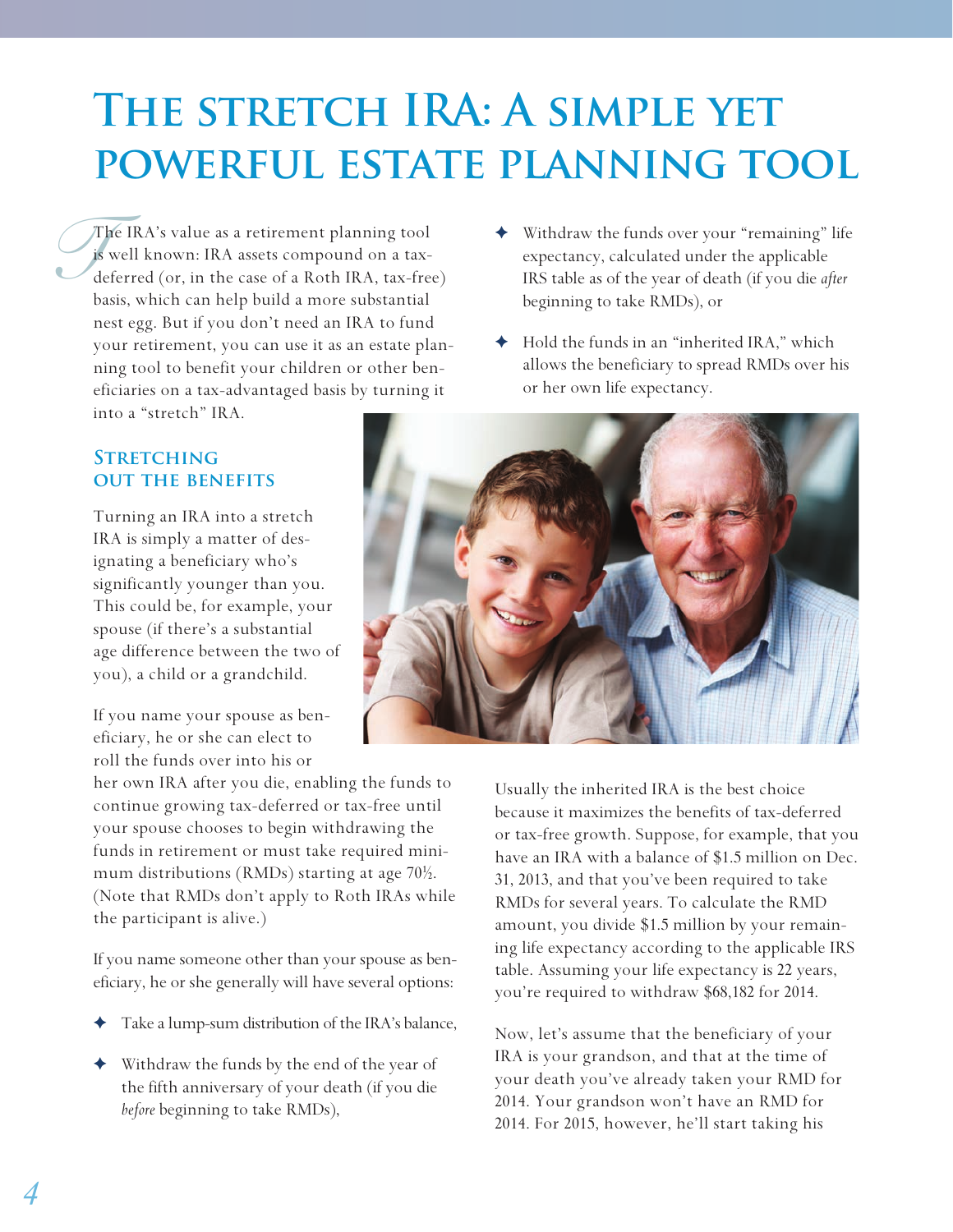RMD based on his own life expectancy. If, for instance, the balance at the end of this year is also \$1.5 million, and your grandson turns 13 next year, his 2015 RMD will be \$21,459.

*Turning an IRA into a stretch IRA is simply a matter of designating a beneficiary who's significantly younger than you.*

#### **Naming a trust as beneficiary**

A disadvantage of naming your child or grandchild as beneficiary of your IRA is that there's nothing to prevent him or her from taking a lump-sum distribution, erasing any potential stretch IRA benefits.

To ensure that this doesn't happen, you can name a trust as beneficiary. In order for a trust to qualify for stretch treatment, it will need to meet certain requirements, such as distributing RMDs received from the IRA to the trust beneficiaries.

#### **Keep an eye on Congress**

In recent years, lawmakers have proposed eliminating the benefits of nonspousal stretch IRAs. It's not certain whether such a law will be enacted, but it's a good idea to monitor legislative activity and revise your plan if necessary.

In the meantime, naming a younger spouse as beneficiary of your IRA remains a good strategy, and there's nothing to lose by naming a child or grandchild as **IRA** 

a primary or contingent beneficiary.

## **Do you know how to address IP in your estate plan?**

 $\begin{array}{c}\n\sqrt{2} \\
\frac{3}{2} \\
\frac{3}{2} \\
\frac{3}{2} \\
\frac{3}{2}\n\end{array}$ Over your lifetime, you may have accumulated a wide variety of tangible assets, including automobiles, works of art and property, that you've accounted for in your estate plan. But *in*tangible assets can easily be overlooked. Consider intellectual property, such as patents and copyrights. These assets can have great value, so, if you have them, it's important to properly address them in your estate plan.

#### **2 common forms of IP**

IP generally falls into one of these categories: patents, copyrights, trademarks or trade secrets. Here

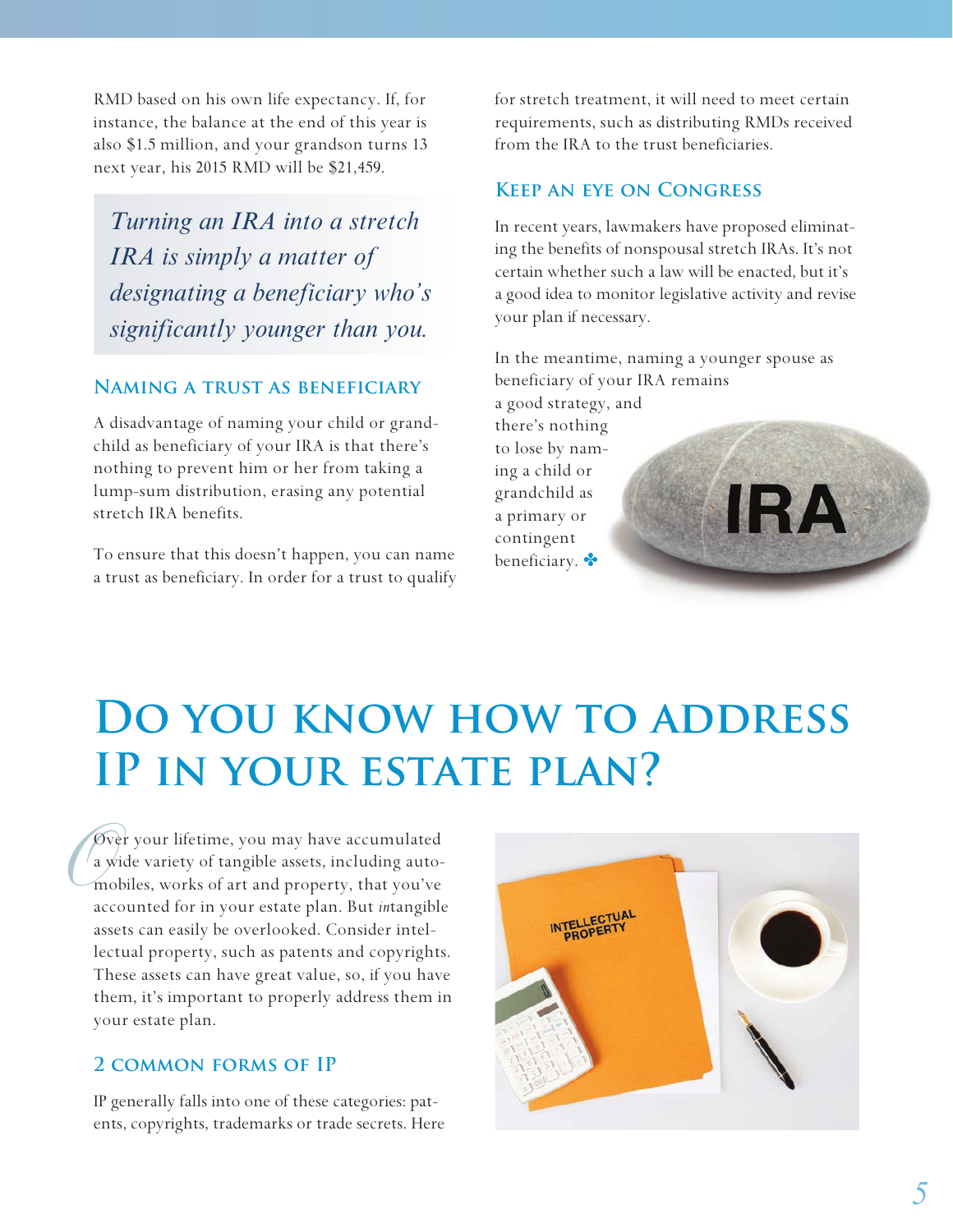we'll focus on patents and copyrights, creatures of federal law intended to promote scientific and creative endeavors by providing inventors and artists with exclusive rights to exploit the economic benefits of their work for a predetermined time period:

**1. Patents.** Patents protect inventions. There are several types of patents; the two most common are utility and design patents. A utility patent may be granted to someone who "invents or discovers any new and useful process, machine, article of manufacture, or compositions of matters, or any new useful improvement thereof." A design patent is available for a "new, original and ornamental design for an article of manufacture." To obtain patent protection, inventions must be novel, "nonobvious" and useful.

Under current law, utility patents protect an invention for 20 years from the patent *application filing* date. Design patents last 14 years from the patent *issue* date. There's a difference between the filing date and issue date. For utility patents,

it takes at least a year and a half from date of filing to date of issue.

**2. Copyrights.**  Copyrights protect the *original* expression of ideas



that are fixed in a "tangible medium of expression," typically in the form of written works, music, paintings, sculptures, photographs, sound recordings, films, computer software, architectural works and other creations. Unlike patents, which must be approved by the U.S. Patent and Trademark Office, copyright protection kicks in as soon as a work is fixed in a tangible medium.

*Valuing intellectual property is a complex process, so obtain an appraisal from a professional with experience valuing IP.*

For works created in 1978 and later, an authorowned copyright lasts for the author's lifetime plus 70 years.

#### **Estate planning for IP**

For estate planning purposes, a key question is: What's it worth? Valuing IP is a complex process. So it's best to obtain an appraisal from a professional with experience valuing IP.

After you know the IP's value, it's time to decide whether to transfer the IP to family members, colleagues, charities or others through lifetime gifts or through bequests after your death. The gift and estate tax consequences will affect your decision, but also consider your income needs, as well as who is in the best position to monitor your IP rights and take advantage of their benefits.

If you'll continue to depend on the IP for your livelihood, for example, hold on to it at least until you're ready to retire or you no longer need the income. You also might want to retain ownership of the IP if you feel that your children or other transferees lack the desire or wherewithal to exploit its economic potential and monitor and protect it against infringers.